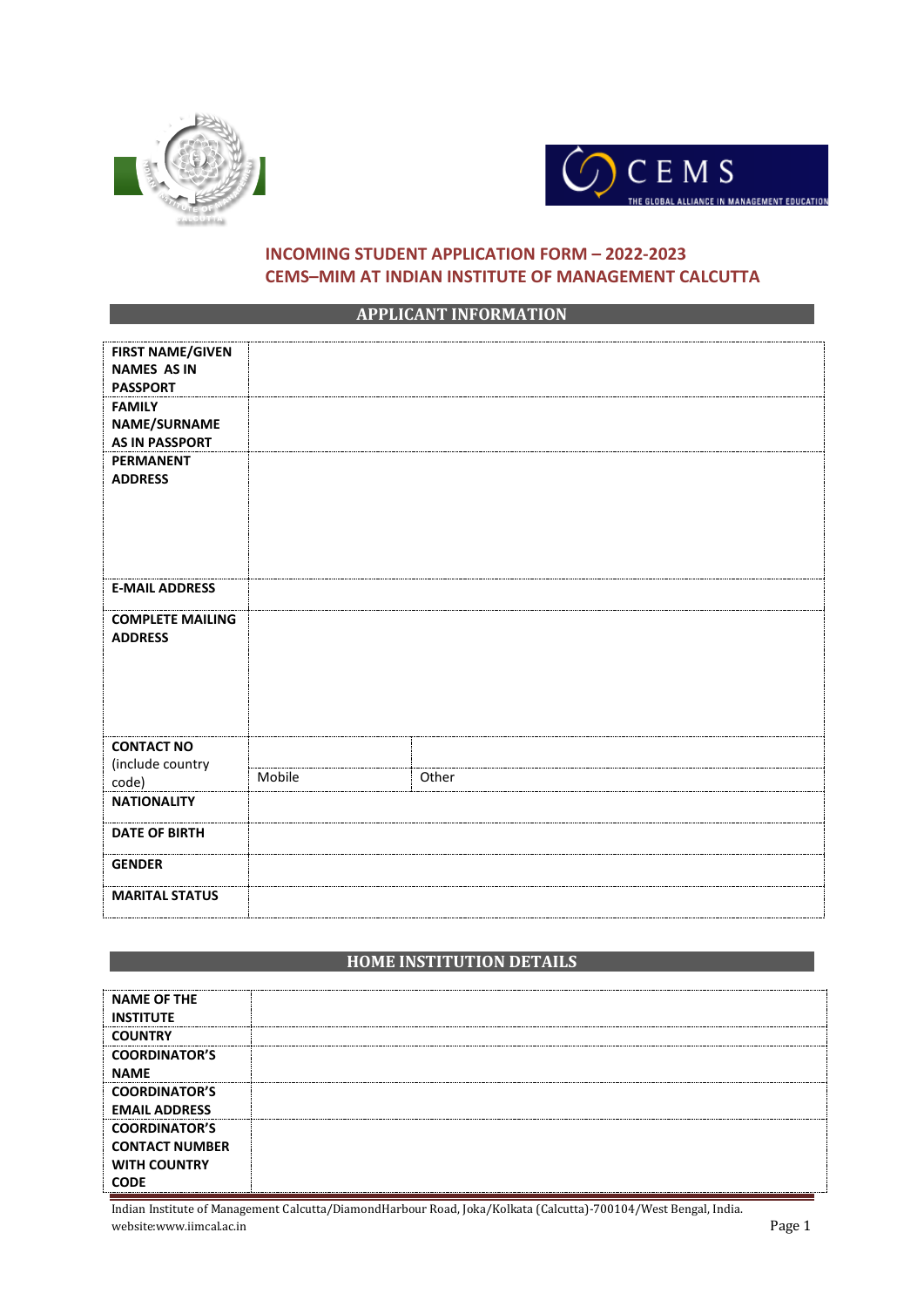| <b>COORDINATOR'S</b> |
|----------------------|
| <b>SIGNATURE</b>     |

## **STUDY TENURE**

| <b>CHOICE OF TERM</b> |                                                  |
|-----------------------|--------------------------------------------------|
| ΑТ                    | (September 2022 to December 2022)<br><b>FALL</b> |
| <b>IIM CALCUTTA</b>   |                                                  |
| (Tick ⊠the            | WINTER (December 2022 to March 2023)             |
| appropriate           |                                                  |
| option)               | Please refer to Fact Sheet for exact term dates. |
|                       |                                                  |

# **ACADEMIC BACKGROUND**

| <b>BACHELOR'S DEGREE</b>   | UNIVERSITY:                                                         | <b>FROM YEAR:</b> | TO YEAR:     |
|----------------------------|---------------------------------------------------------------------|-------------------|--------------|
| <b>OBTAINED FROM</b>       |                                                                     |                   |              |
|                            |                                                                     |                   |              |
|                            |                                                                     |                   |              |
| <b>MARKS/CGPA OBTAINED</b> |                                                                     |                   |              |
|                            |                                                                     |                   |              |
| <b>FIELD OF STUDY</b>      |                                                                     |                   |              |
|                            |                                                                     |                   |              |
| LANGUAGE COMPETENCY        |                                                                     |                   |              |
| Not required if Under      |                                                                     |                   |              |
| Graduate course was        | TOEFL SCORE TO                                                      | DATE TOEFL TAKEN  |              |
| completed in English       |                                                                     |                   |              |
| (all courses in IIMC are   | ANY OTHER ENGLISH PROFICIENCY COURSE (PLEASE SPECIFY SCORE, IF ANY) |                   |              |
| conducted in English only) |                                                                     |                   |              |
|                            | <b>COURSE</b>                                                       |                   | <b>SCORE</b> |

# **COTHER DETAILS**

| <b>PASSPORT NO</b>             |  |
|--------------------------------|--|
| <b>PLACE OF ISSUE</b>          |  |
| <b>DATE OF ISSUE</b>           |  |
| <b>DATE OF EXPIRY</b>          |  |
| <b>VISA ISSUE DATE*</b>        |  |
| VISA VALID TILL**              |  |
| (Student Visa is mandatory     |  |
| as per Indian Regulations)     |  |
| In case of Emergency           |  |
| <b>Contact Person Name</b>     |  |
| Relationship                   |  |
| <b>Email address</b>           |  |
| <b>Phone No</b>                |  |
| Please mention any             |  |
| <b>Dietary Restrictions***</b> |  |
|                                |  |
|                                |  |
|                                |  |
|                                |  |